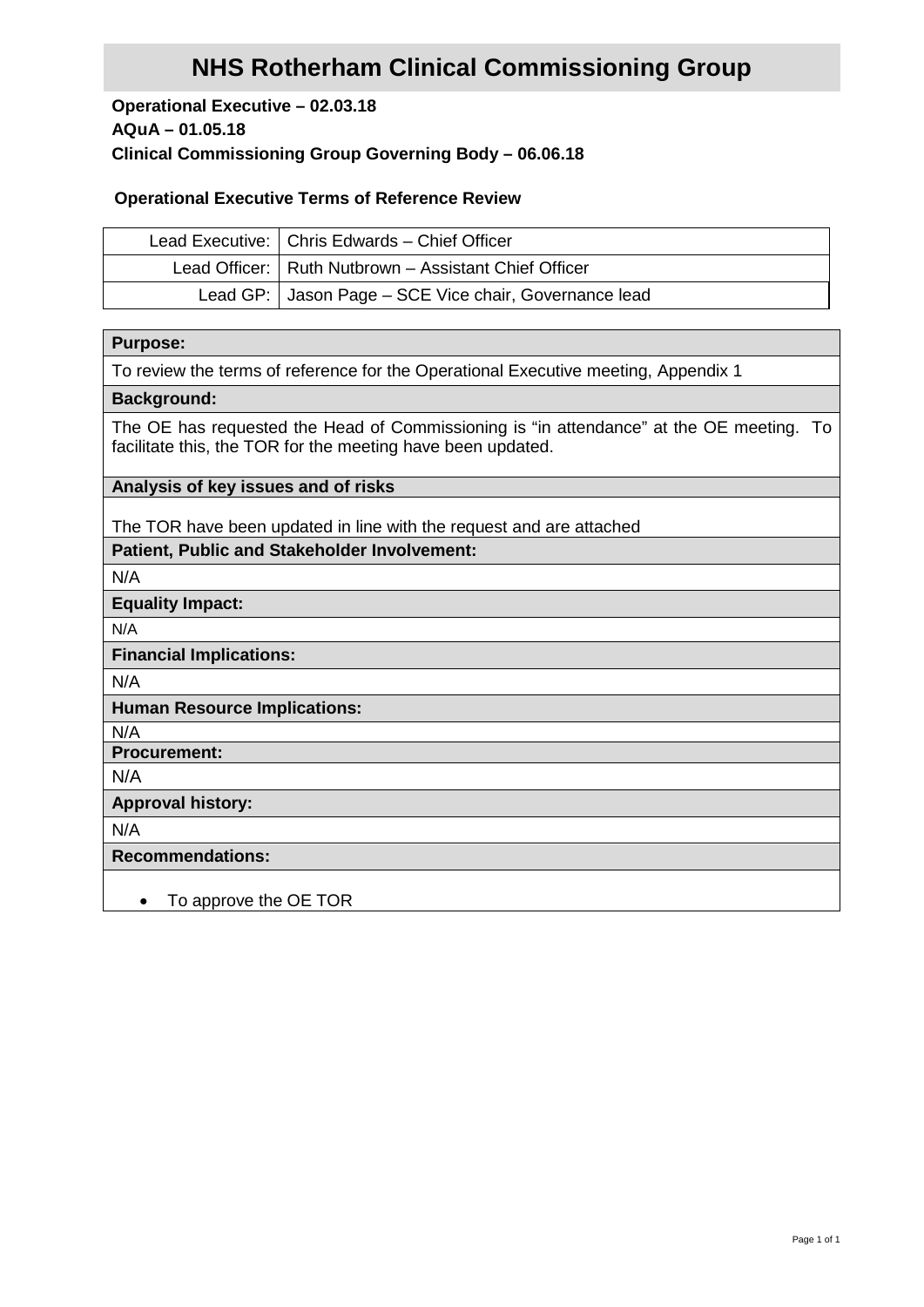# **TERMS OF REFERENCE FOR OPERATIONAL EXECUTIVE COMMITTEE**

| <b>Lead Clinician:</b> | <b>↑CG Chair</b> | <b>Lead Officer:</b> | <b>Chief Officer</b> |
|------------------------|------------------|----------------------|----------------------|
|                        |                  |                      |                      |

#### **Purpose:**

To receive information and to manage actions on specified areas.

#### **Responsibilities:**

- Operational delivery for the Clinical Commissioning Group
- Support of Governing Body oversight of agendas and papers
- Oversight of the Management of Procedural Documents, with ratification in line with the Policy, and decisions on appropriate approval route.
- Corporate assurance and risk management review of the GBAF, RR and issue slog on a timely basis
- oversight of progress with vision, strategy and operating plan
- performance review and improvement
- partner and market relations/management
- preparation for meetings of the Clinical Commissioning Group, Governing Body and Strategic Clinical Executive
- To agree which issues should be escalated to Strategic Clinical Executive or GP Members Committee

#### **Chair:**

Chief Officer

#### **Composition of Group:**

Chair of Clinical Commissioning Group Chief Officer Chief Finance Officer Deputy Chief Officer Chief Nurse

## **In Attendance:**

Assistant Chief Officer Head of Medicines Management Head of Health Informatics Head of Commissioning Other officers on a topic-specific basis only

## **Deputising:**

Deputies to attend when necessary.

# **Quorum:**

Any two of: Chief Officer, Deputy Chief Officer, Chief Nurse or Chief Finance Officer

# **Accountability:**

Clinical Commissioning Group Governing Body

# **Frequency of meetings:**

Weekly.

#### **Order of business:**